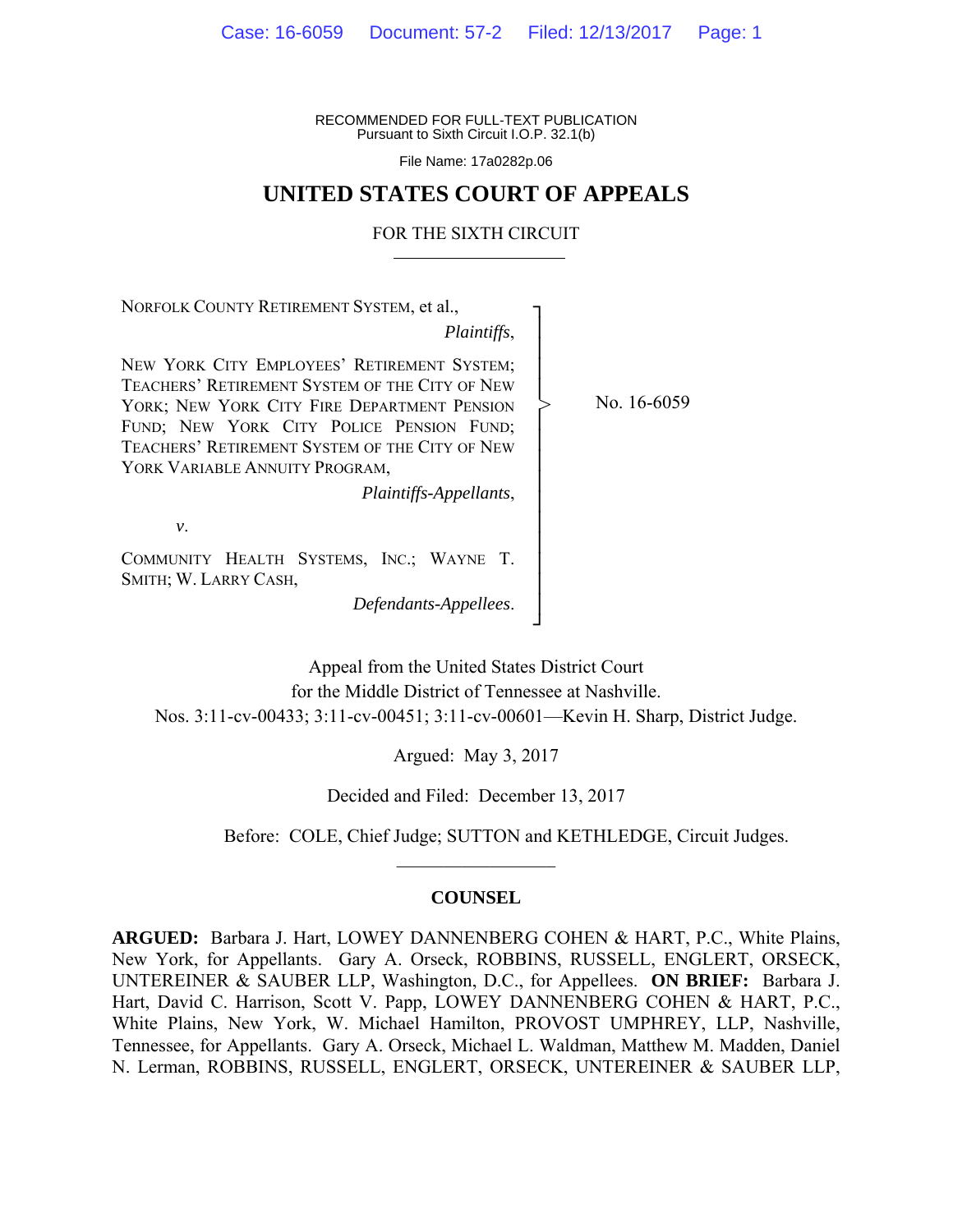Washington, D.C., Steven A. Riley, Milton S. McGee III, JACOBSON, PLC, Nashville, Tennessee, for Appellees.

 $\frac{1}{2}$ 

# **OPINION**   $\frac{1}{2}$

 KETHLEDGE, Circuit Judge. The value of shares in Community Health Systems fell immediately after a competitor, Tenet Healthcare Corporation, publicly disclosed expert analyses and other information suggesting that Community's profits depended largely on Medicare fraud. The plaintiffs here, who owned Community shares at the time, allege that the disclosure caused the fall. The district court found that theory implausible because the disclosure came in the form of a complaint, which the market would regard as comprising mere allegations rather than truth. But whatever the merits of that proposal as a general rule, the Tenet complaint at least plausibly presents an exception to it. Moreover, according to the plaintiffs, the market received similar disclosures from another source: namely Community itself, whose senior executives—after trying for several months to lull the market with still more misrepresentations—eventually corroborated much of what Tenet had alleged. And when they did, Community's shares fell once again. The plaintiffs in this case have therefore plausibly alleged that the value of Community's shares fell because of a series of revelations about practices that Community had previously concealed. For that reason and others, we reverse.

I.

A.

 This case comes to us at the pleadings stage, so we take the allegations in the amended complaint as true. *See Kaminski v. Coulter*, 865 F.3d 339, 344 (6th Cir. 2017).

Community runs the largest for-profit hospital system in the country. In 2011 alone, its 131 hospitals made \$13.6 billion in revenue. That revenue depended in significant part on Medicare, which reimburses hospitals for treating patients covered by Medicare. Those reimbursements accounted for about 30% of the revenue made by Community's hospitals from 2006 to 2011.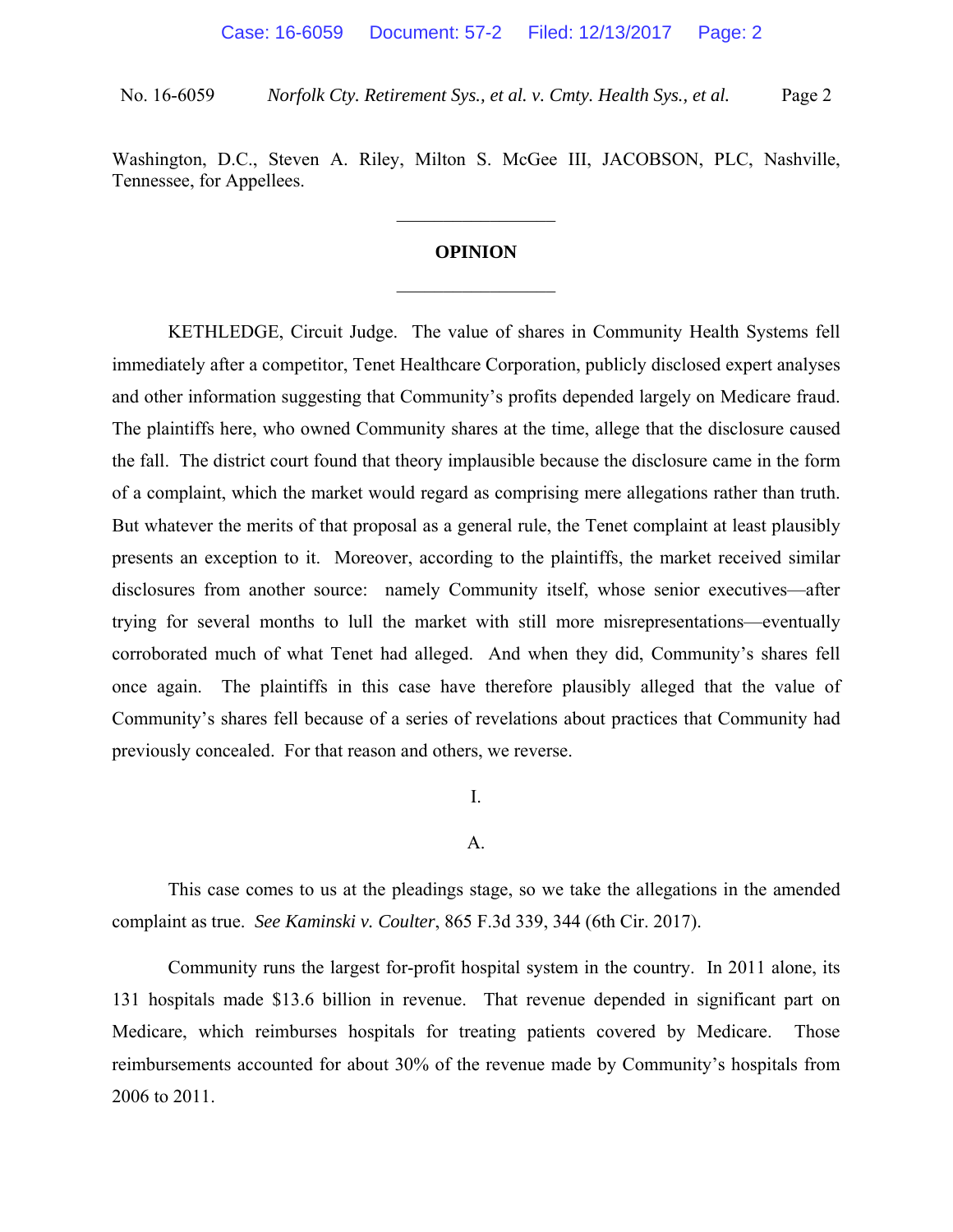Medicare reimburses hospitals for inpatient and outpatient emergency services, both of which Community's hospitals offer. Inpatient services are reserved for patients who need more than 24 hours of constant care, so Medicare pays hospitals far more for those patients: in some cases nearly ten times more. But Medicare will reimburse hospitals only for services that are "reasonable and necessary." 42 U.S.C.  $\S$  1395y(a)(1)(A). Hospitals are therefore obliged not to classify patients as inpatients when less extensive, outpatient services would suffice; otherwise, hospitals can be held liable for fraud. *See* 31 U.S.C. § 3729.

 To determine whether a person needs inpatient or outpatient care, most hospitals use one of two systems: the InterQual Criteria or the Milliman Care Guidelines. Both were developed by independent companies with no financial interest in admitting more inpatients than outpatients. The InterQual Criteria were written by a panel of 1,100 doctors and reference 16,000 medical sources; the Milliman Guidelines were written and reviewed by over 100 doctors and reference 15,000 medical sources. About 3,700 hospitals use InterQual and about 1,000 use Milliman over 75% of hospitals nationwide.

 But Community's hospitals were not among them. Instead those hospitals used a system called the Blue Book, written by Community itself. The Blue Book directed doctors to provide inpatient services for many conditions that other hospitals would treat as outpatient cases under InterQual or Milliman. For example, if a patient comes to the emergency room with chest pain—a vague complaint but apparently one of the most common—outpatient care is the standard. Typically, as described in the amended complaint, the clinician runs "two to three sets of blood tests on the patient every six to eight hours to measure the levels of cardiac enzymes (specifically, a cardiac marker known as troponin) in the blood." Elevated levels of troponin mean that the patient has suffered a heart attack or may suffer one soon. "In addition, it is standard practice to perform two electrocardiograms ('ECGs'), which measure changes in heart rhythm that may be indicative of a heart attack[.]" These tests can easily be completed in less than 24 hours, so "it is standard practice for these patients to be treated in observation, rather than admitted to the hospital." Yet the Blue Book required patients to be admitted first—thus potentially increasing Community's revenue tenfold—and then treated as outpatients only after tests showed they were not at risk. Community's Senior Vice President of Quality and Resource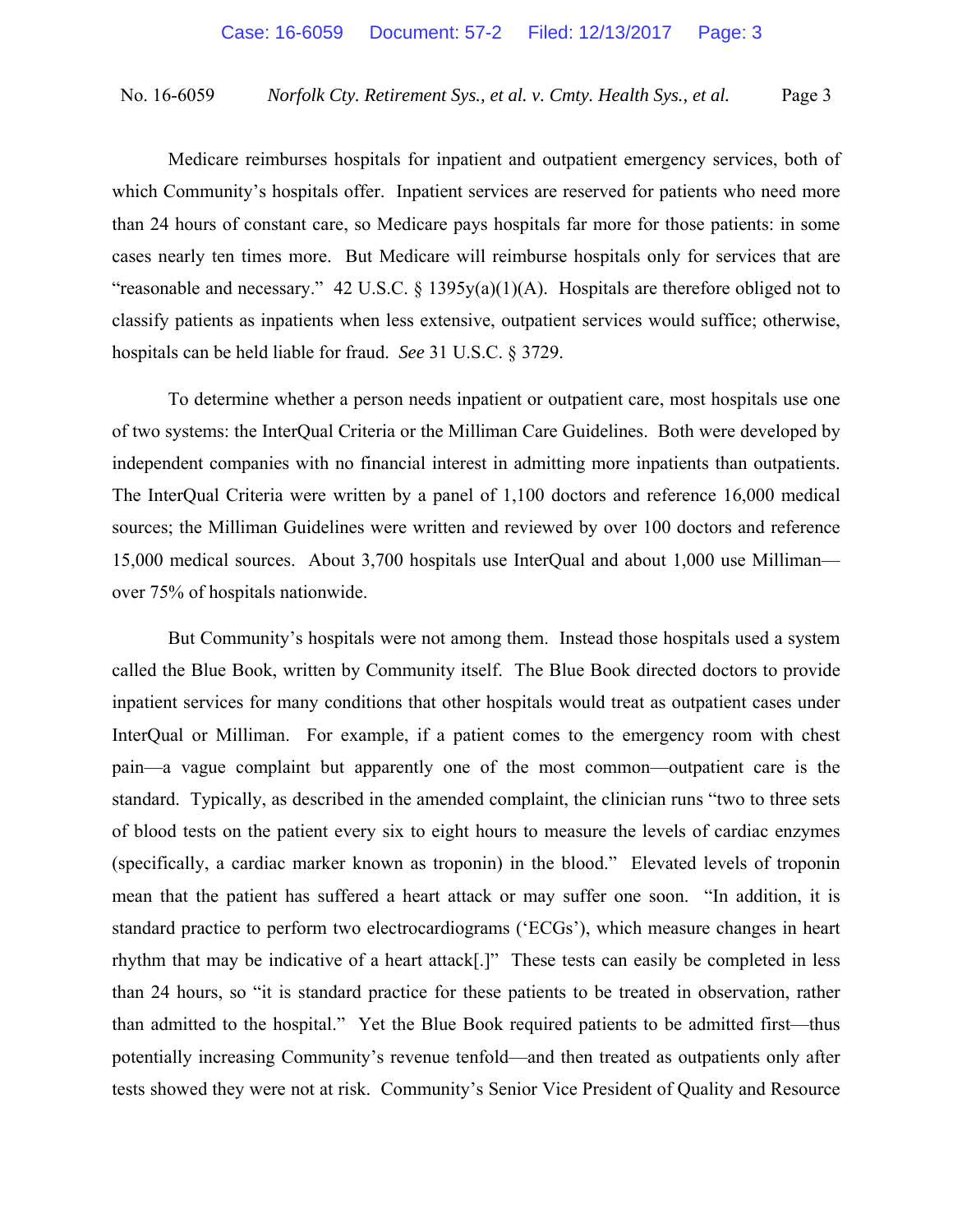Management said as much when she explained that Community wanted "no chest patients" treated as outpatients.

 Community had the same goal for many other conditions, including syncope (*i.e.*, dizziness or fainting), pneumonia, gastrointestinal bleeding, cellulitis, and atrial fibrillation. In each case, the Blue Book directed Community doctors to admit more inpatients than other hospitals would. And Community made sure those doctors complied. It required that all doctors receive a copy of the Blue Book and work toward a "goal of ZERO Medicare observations" (*i.e.*, treatment as an outpatient). It paid higher bonuses to doctors who admitted more inpatients. It also required hospitals to use "Pro-MED" software—again written by Community itself—to track inpatient versus outpatient admissions and to set quotas for inpatient admissions. And it required hospitals to fire the doctors (sometimes en masse) who did not meet those quotas.

 For all this internal focus on the Blue Book, Community never mentioned the Blue Book in public. Rather, it attributed its profits to the "synergies" and "efficiencies" of its hospital network. During a quarterly earnings call on July 27, 2006, for example, Community's CEO, Wayne T. Smith, said the "strong revenue" was thanks to "the strength of our operating model."

Revenues were indeed strong: from 2006 to 2011, Community bought more than 50 hospitals, nearly doubling its size and tripling its revenue. Its major acquisition was Triad Hospitals, Inc. After that acquisition—and after Community directed Triad to switch from InterQual to the Blue Book—Triad's hospitals saw sharp increases in inpatients and sharp declines in outpatients. One Triad hospital nearly eliminated its outpatient numbers in a matter of ten weeks.

Over the years Community heard concerns about the Blue Book, both from within its ranks and from without. In 2007, Community's Chief Medical Officer said that the "Blue Book [was] just not adequate." She echoed the words of Triad's managers, who said that insurers would be skeptical about paying for inpatient services if Triad's hospitals switched from InterQual. Community's internal audits found that its hospitals were improperly classifying many patients as inpatients, and Community's own Medicare consultant told management that the Blue Book put the company at risk of a fraud suit.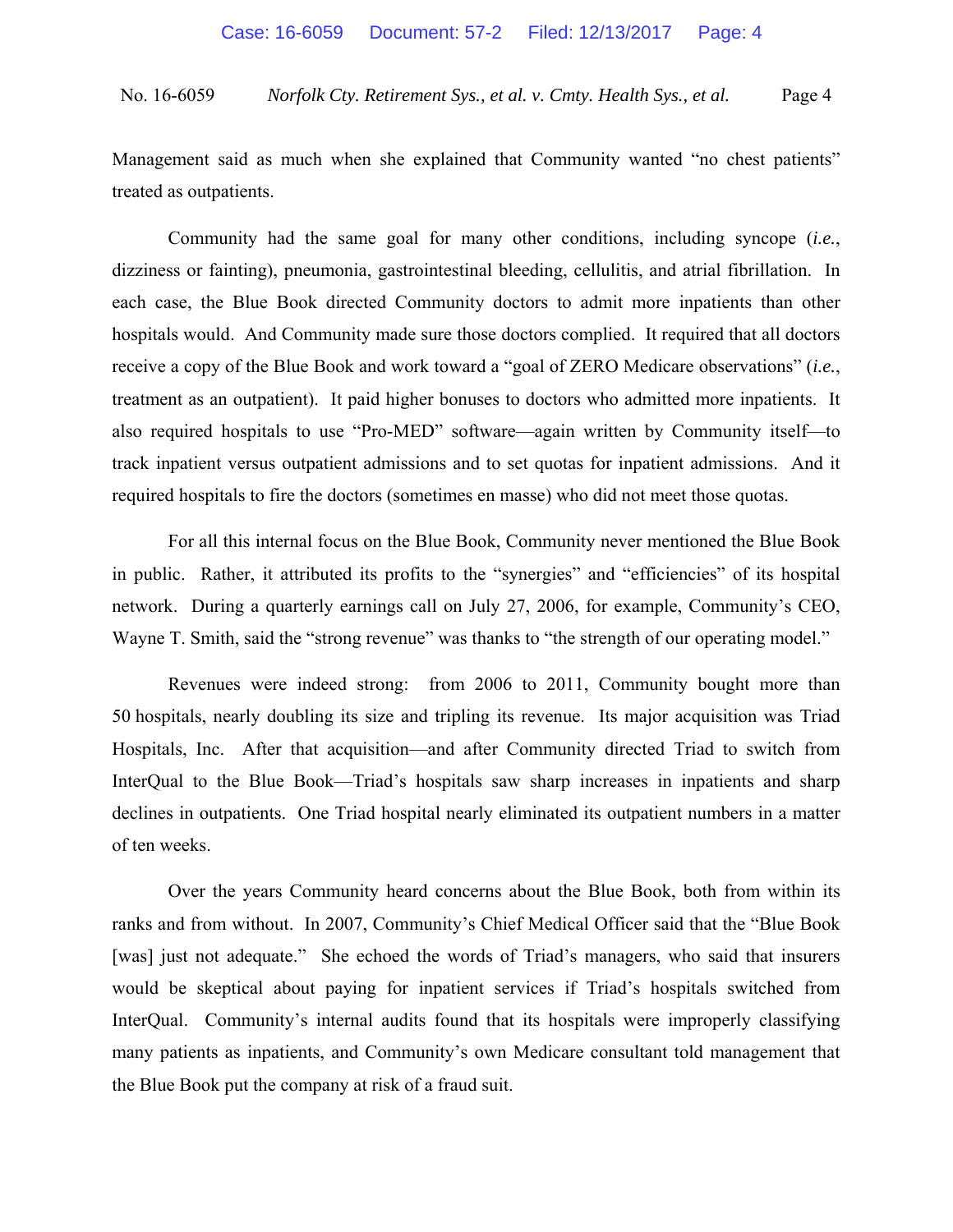Yet Community continued to use the Blue Book into 2011, when it set out to acquire another hospital company, Tenet Healthcare Corporation. Initially, Community's directors sent Tenet's directors an offer to buy Tenet's outstanding shares. When Tenet declined, Community initiated a hostile takeover. Community announced that it would nominate its own slate of directors for Tenet's board, and sought to win the votes of Tenet's shareholders by touting its own "reputation for superior operating performance"—without mentioning the Blue Book as a reason for that performance. Community filed this statement, and others like it, with the SEC.

On April 11, 2011, Tenet sued Community, alleging that those statements were false and misleading. According to Tenet, the statements omitted the real source of Community's profit: namely the Blue Book, which Tenet said directed Community's hospitals essentially to defraud Medicare. The complaint ran for 208 paragraphs, detailing at length how the Blue Book directed doctors to classify patients suffering from various conditions, and how those directions differed from the industry standard. The complaint also described the reports of two healthcare consulting firms that Tenet had hired to compare Community's patient data to that of other hospitals. The firms found that Community treated about 60% fewer patients as outpatients than the national average, and that this discrepancy was not due to the locations or types of patients seen at Community's hospitals. Instead, according to Tenet, the data led "to a single, inescapable conclusion: patients whose medical needs likely required treatment in outpatient observation . . . were systematically admitted for higher-paying inpatient treatment at [Community's] hospitals." This practice, Tenet alleged, "has served to overstate [Community's] growth statistics, revenues, and profits, and has created a substantial undisclosed financial and legal liability[.]" (Community later paid the federal government \$98 million to settle multiple suits for Medicare fraud.) Moreover, Tenet alleged, "[b]y failing to disclose its improper business practices and substantial liabilities," Community had "made false and misleading statements and material omissions to its own shareholders."

Later that day, Community issued a press release denying Tenet's allegations as "completely without merit[.]" In a discussion with a Wells Fargo analyst, however, Community's CFO, Larry Cash, conceded the truth of one allegation: that Community's hospitals did in fact use the Blue Book. But Cash claimed that about 30 of Community's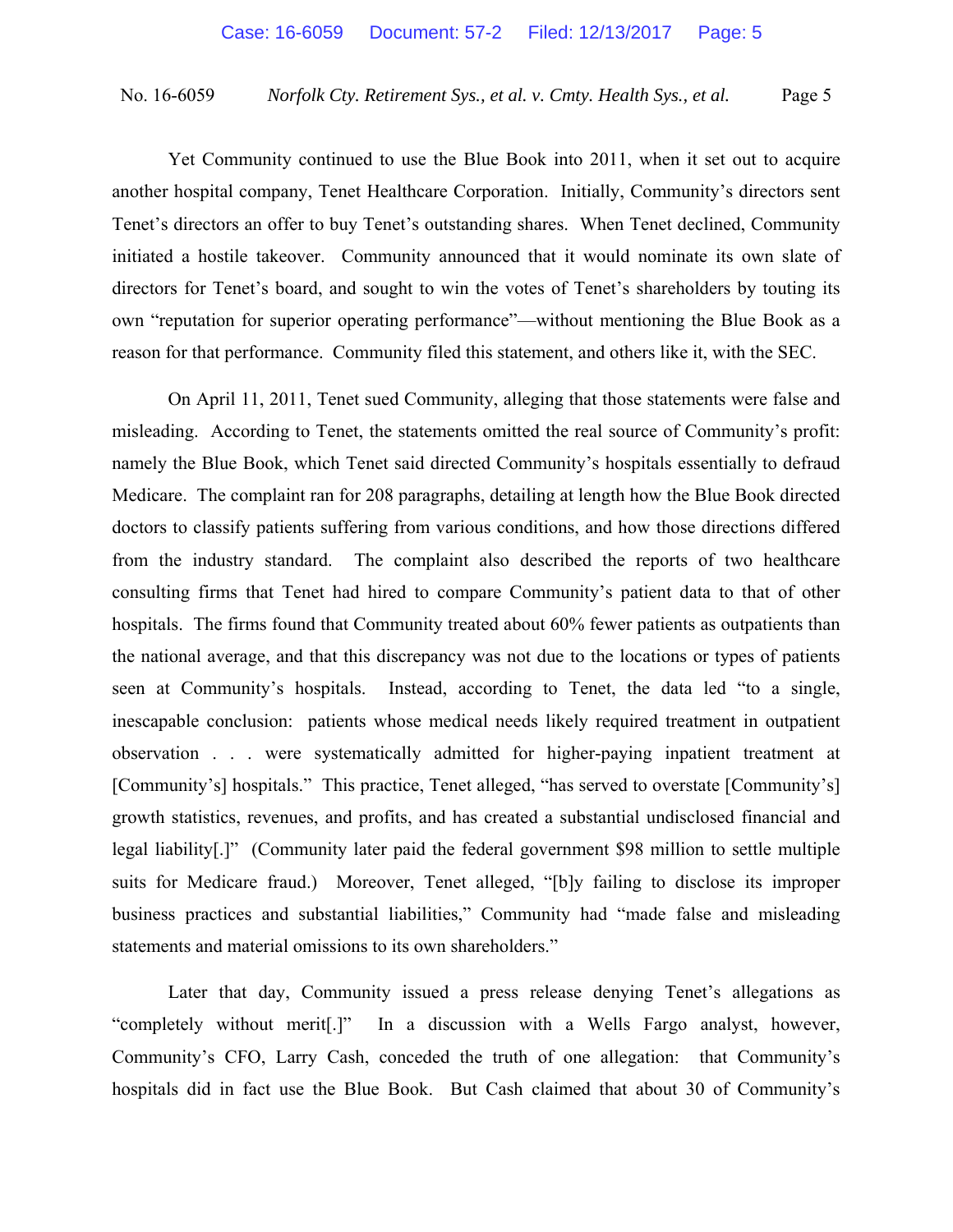hospitals had already stopped using it, and that the rest would do so by the end of the year without losing revenue. After those assurances, Wells Fargo maintained its high rating of Community's stock. Yet Community's stock price fell 35% that same day.

In the following weeks, Community made further admissions: that it had received a subpoena "in connection with an investigation of possible improper claims submitted to Medicare"; that it was the defendant in a suit brought by an internal whistleblower, whose allegations were similar to Tenet's; and that in 2010 an investment group had complained privately to Community about its "aggressive and unsustainable" Medicare billing practices. Meanwhile, Community's officers continued to deny Tenet's allegations and sought to mitigate their impact. Smith, the CEO, said in a press release that Tenet's claims were "irresponsible and inaccurate" and that Community's "business practices are appropriate." Cash, the CFO, said at a conference that the Blue Book was "fairly close" to InterQual in guiding inpatient admissions. Community also released a 112-page presentation to support Cash's claim that switching from the Blue Book to a more standard system would not hurt revenues; according to the presentation, the increase in inpatients at Triad's former hospitals had not been due to the Blue Book, but rather to "improved case management" and a "strong flu season."

In response to these tactics, Community's stock price steadied for a time. But the stock began to decline again during the summer of 2011. Eventually Community withdrew its offer to acquire Tenet. Then, on October 26, Community issued a press release that disclosed its earnings from the third quarter of its fiscal year. The release showed that Community's revenues were lower—and that its hospitals had admitted 7% fewer inpatients—than during the same quarter the year before. J.P. Morgan was "surprised" by the decline. Wells Fargo added that, in light of the weaker admission numbers, Tenet's claims "might have more validity than originally thought[.]" On a conference call that same day, Cash admitted to analysts and investors that the losses were related to phasing out the Blue Book; seventy-five percent of the hospitals that had done so had seen a decline in inpatient admissions. Smith admitted on the same call that "there's no question we've had some adverse impact related to issues . . . around the Tenet lawsuit."

The next day, Community's share price fell another 11%. All told, from April 11, 2011 (the day Tenet filed its complaint) to October 27, 2011 (the date after Community's earnings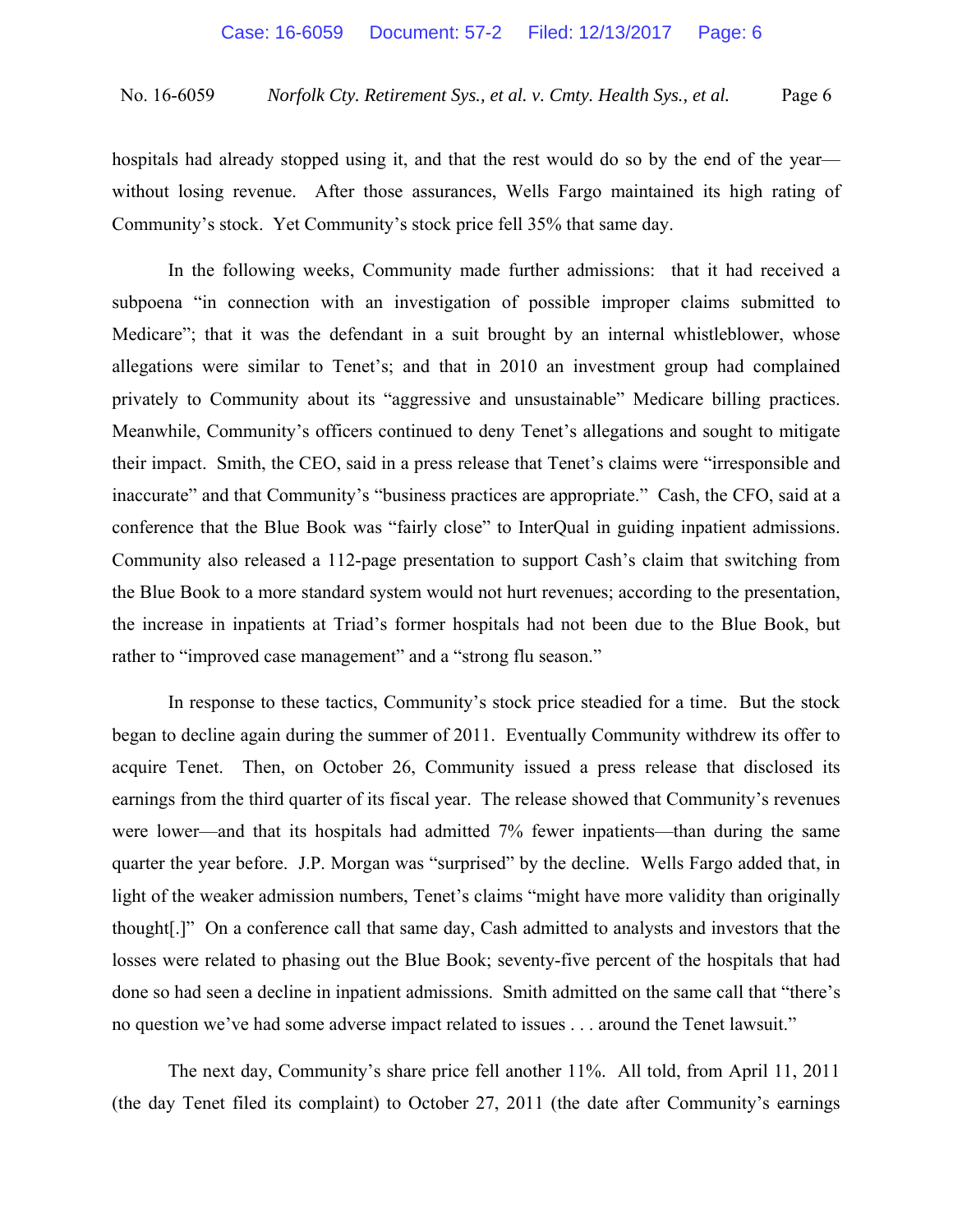report and its executives' admissions), Community's shares lost more than half their value falling from around \$40 to just under \$18. The plaintiffs lost a total of \$891 million. Yet Smith and Cash avoided similar losses, having sold many of their Community shares before they began to bring the Blue Book in line with industry standards. Those sales brought them each over \$7 million.

#### B.

 The plaintiffs here are Community shareholders. Three different shareholders initially filed putative class actions in May and June 2011, each alleging that Community, Smith, and Cash had inflated Community's share price through false and misleading statements. The district court consolidated the three cases in January 2012, appointed a group of New York pension funds as lead plaintiffs, and allowed the Funds to file a new, consolidated complaint. In that complaint, the Funds defined the class as persons or entities that held Community shares between July 27, 2006 (when Smith credited Community's revenue to its "operating model" rather than to the Blue Book), and April 8, 2011 (just before the Tenet complaint and the first major drop in Community's share price). The Funds alleged that the defendants' alleged fraud had caused these shareholders' losses because the losses came as soon as the market learned of the fraud.

 The defendants moved to dismiss the Funds' complaint. Two years later—after a series of recusals by a series of district judges hearing the case, and without a ruling on the motion the district court allowed the Funds to amend the complaint. This time the Funds expanded the class to include anyone who had held Community shares until October 26, 2011. The defendants moved to dismiss this amended complaint as well.

The district court found that the new allegations in the amended complaint—specifically that Community, Smith, and Cash had made misleading statements from April 11 to October 26, when Smith and Cash then made damaging admissions—were untimely. As to the other allegations, the court found that the Funds had sufficiently pled that the defendants made misleading statements, and that they did so intentionally. But the court held that the Funds had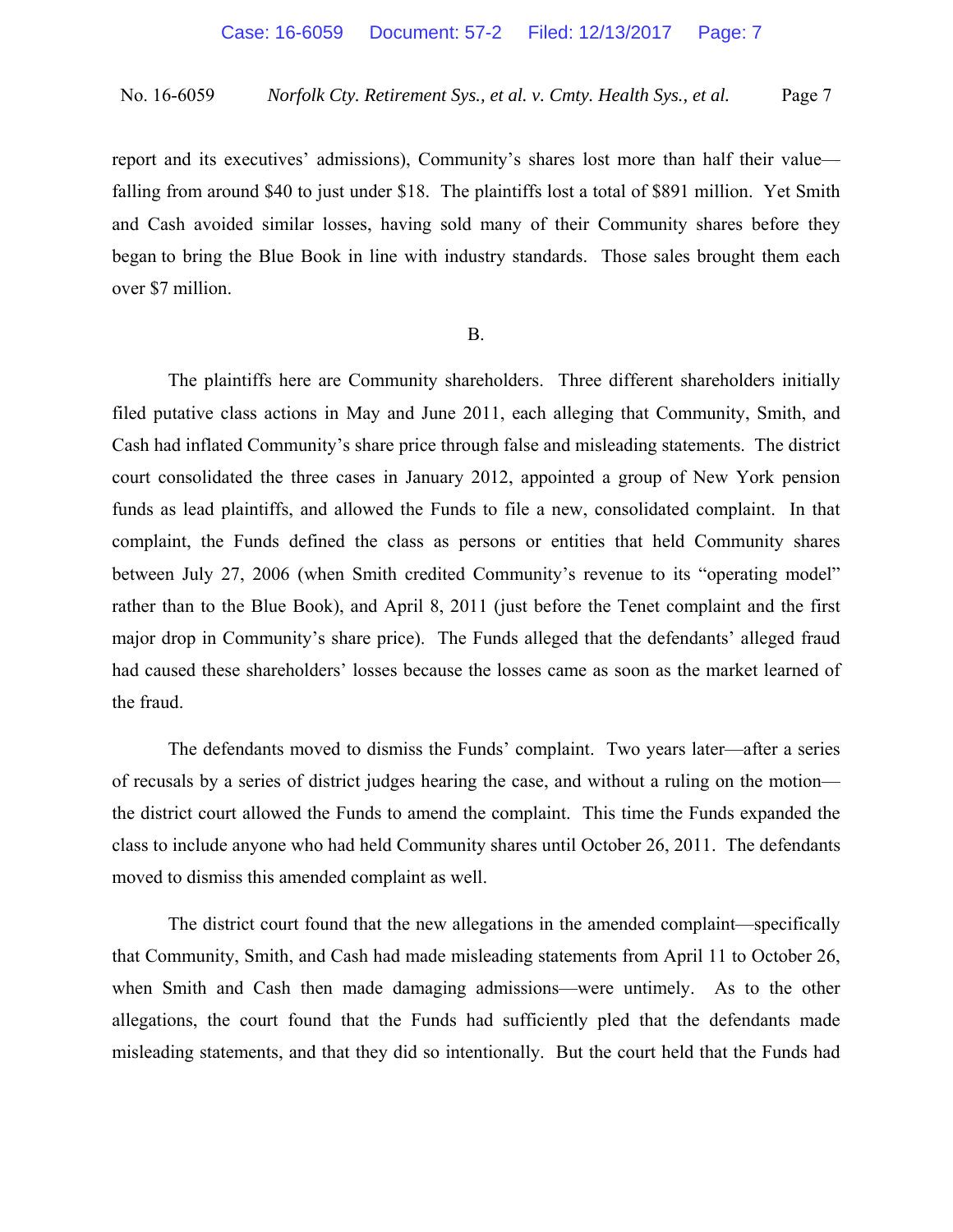not adequately alleged that the misleading statements had caused the Funds' losses. The court therefore dismissed the case.

This appeal followed.

II.

 We review both grounds of the district court's decision de novo. *See Durand v. Hanover Ins. Grp., Inc.*, 806 F.3d 367, 374 (6th Cir. 2015) (timeliness); *Sanderson v. HCA-The Healthcare Co.*, 447 F.3d 873, 876 (6th Cir. 2006) (failure to state a claim).

## A.

 The Funds argue first that the allegations in the amended complaint are timely because any new allegations relate back to those in the original consolidated complaint. The Funds' claims of securities fraud are subject to a two-year statute of limitations, which begins to run (as relevant here) when the plaintiff discovers the alleged fraud. *See Merck & Co., Inc. v. Reynolds*, 559 U.S. 633, 653 (2010). No one disputes that the original consolidated complaint was timely: the Funds first discovered the defendants' alleged fraud no earlier than April 2011 (when the Tenet suit was filed), and the Funds filed the consolidated complaint less than two years later, in July 2012. Nor does anyone dispute that, absent some other rule, any new allegations in the amended complaint are untimely: the Funds filed that complaint on October 15, 2015, well over two years after the events at issue here.

 But there is some other rule here. Under Federal Rule of Civil Procedure 15(c), otherwise untimely allegations in an amended complaint become timely if they "relate back" to allegations in the initial complaint. Specifically, allegations relate back to the original filing if they "arose out of the conduct, transaction, or occurrence set out—or attempted to be set out—in the original pleading[.]" Fed. R. Civ. P.  $15(c)(1)(B)$ . As interpreted by our court, this standard is met if the original and amended complaints allege the same "general conduct" and "general wrong." *Durand*, 806 F.3d at 375. For if the original complaint puts a defendant on notice of the plaintiff's general claim, then new allegations that merely build on that claim should come as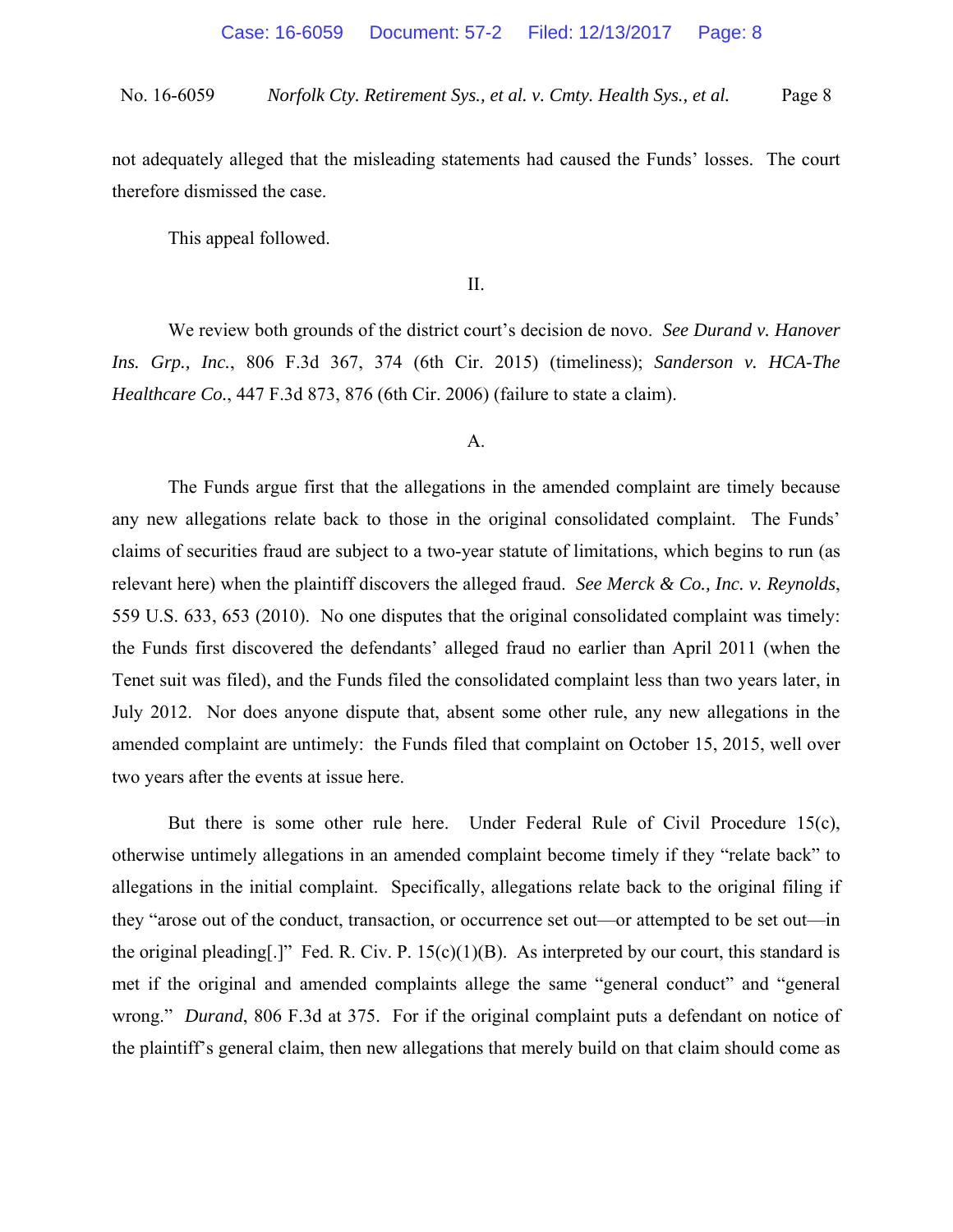no surprise. *See United States ex rel. Bledsoe v. Cmty. Health Sys., Inc.*, 501 F.3d 493, 516-18 (6th Cir. 2007).

 That is all that the allegations in the amended complaint did here. The original complaint alleged that the defendants defrauded investors by concealing the Blue Book's role in padding Community's bottom line, and that the Tenet suit aimed to expose that fraud. The amended complaint built on that claim by alleging more expressly that, after the Tenet suit was filed, the defendants engaged in a series of lulling misrepresentations that were designed to preserve the fraud's effect. Those later misrepresentations included, among other things, the falsehood that the Blue Book was "fairly close" to the industry standard in its effect on inpatient admissions. Eventually the artifice fell away when Community's earnings report for the third quarter of 2011 belied its lulling misrepresentations and Community's own executives admitted that the reason for those disappointing results was—notwithstanding its recent assurances—its discontinuation of the Blue Book procedures. The lulling misrepresentations thus served the same function as the earlier ones: to convince investors that Community's revenues were sustainable when in fact they were not. All of the misrepresentations served the same fraud.

Both the original and amended complaints therefore allege the same "general conduct": namely that the defendants obscured their improper admissions practices both before and after the Tenet complaint. *Durand*, 806 F.3d at 375. And both allege the same "general wrong": namely that investors bought and kept Community's artificially inflated shares only to lose their investments when the artifice was revealed. *Id*. The allegations in the amended complaint thus relate back to those in the original complaint. Indeed, most of those allegations were already in the original complaint, which recites the defendants' allegedly misleading responses to Tenet's complaint. (The district court seemed to overlook those allegations in finding the amended complaint untimely.) Of course, the amended complaint did expand the class definition to include investors that held their stock until October 2011, rather than until only April 2011. But that change only conformed the class definition to the scope of the same fraud "set out" in the original complaint. Fed. R. Civ. P.  $15(c)(1)(B)$ . That should have come as no surprise. The allegations in the amended complaint were therefore timely.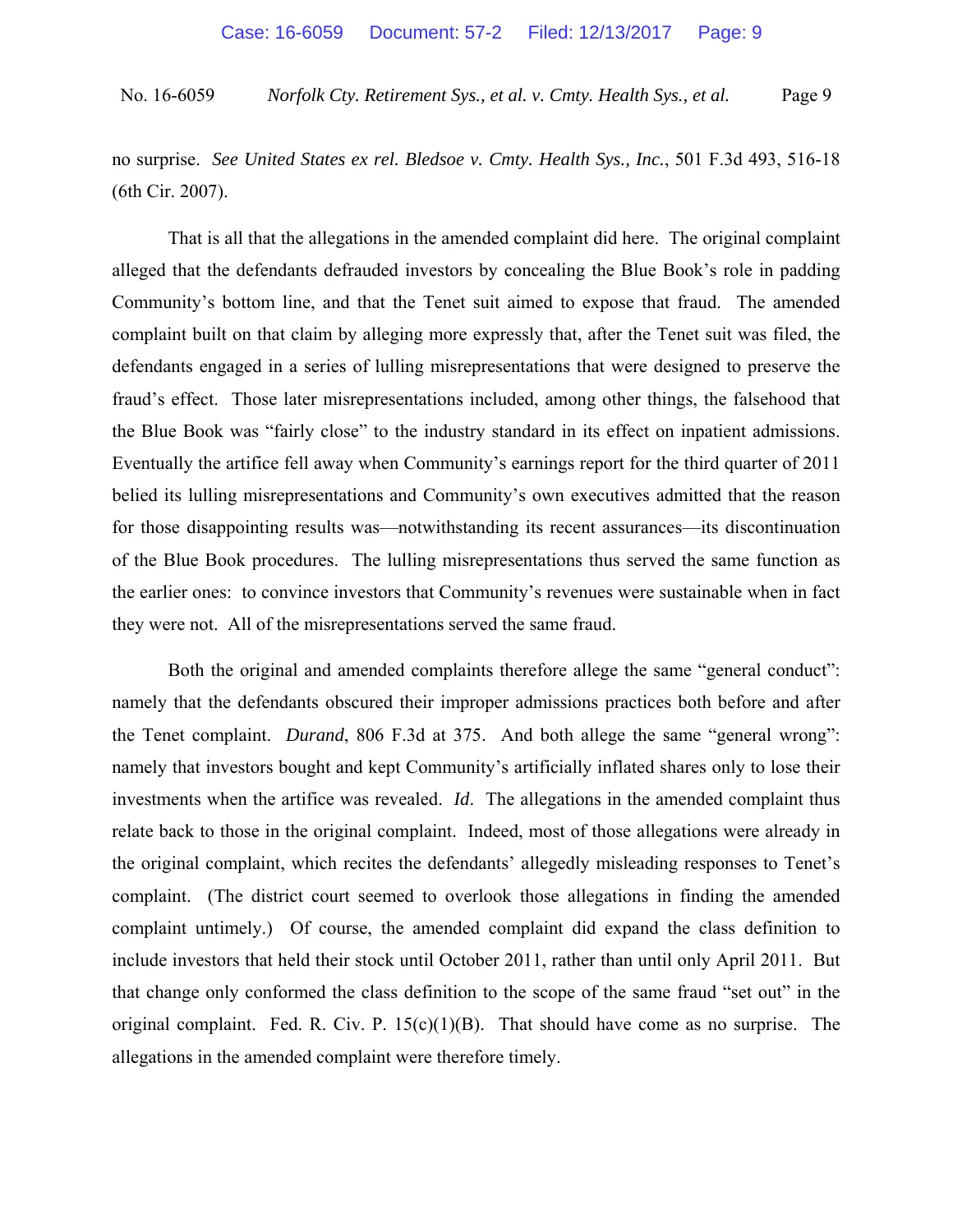B.

 The Funds next argue that the district court erred in dismissing the amended complaint for failure to state a plausible claim of securities fraud under  $\S$  10(b) of the Securities Exchange Act and the SEC's Rule 10b-5. To state a claim under those provisions, the plaintiffs must allege that the defendants made material misrepresentations or omissions in connection with the sale of a security, that they did so with bad intent (*i.e.*, scienter), that the plaintiffs relied on the misrepresentations or omissions, and that they eventually suffered an economic loss as a result. *Ohio Pub. Emps. Ret. Sys. v. Fed. Home Loan Mortg. Corp.*, 830 F.3d 376, 383-84 (6th Cir. 2016).

As to those elements, there is considerable common ground in this appeal. Nobody disputes that the amended complaint plausibly alleges that the defendants made false and misleading statements about the source of their profits, and that they did so with an intent to mislead the market. The latter point is where many securities claims fail, since even in their initial pleadings plaintiffs must set forth allegations that, if proved, establish a "strong inference" of fraudulent intent. *Matrixx Initiatives, Inc. v. Siracusano*, 563 U.S. 27, 48 (2011). Yet here the plaintiffs met that standard, not least because of the remarkable timing of Smith's and Cash's stock sales.

 Instead the only element at issue here is causation, *i.e.*, whether the plaintiffs plausibly alleged that "the act or omission of the defendant alleged to violate [the Securities Exchange Act] caused the loss for which the plaintiff seeks to recover damages." 15 U.S.C. § 78u-4(b)(4). As pleading requirements go, this one is "not meant to impose a great burden upon a plaintiff." *Dura Pharm., Inc. v. Broudo*, 544 U.S. 336, 347 (2005). Rather it is meant to prevent disappointed shareholders from filing suit merely because their shares have lost value and then using discovery to determine whether the loss was due to fraud. *Id*. at 347-48. Thus, at the pleading stage, a plaintiff need only "provide a defendant with some indication of the loss and the causal connection that the plaintiff has in mind." *Id*. at 347.

 Plainly the loss that the Funds had in mind is the value that their Community shares lost when the market realized that Community's revenues were padded with improper inpatient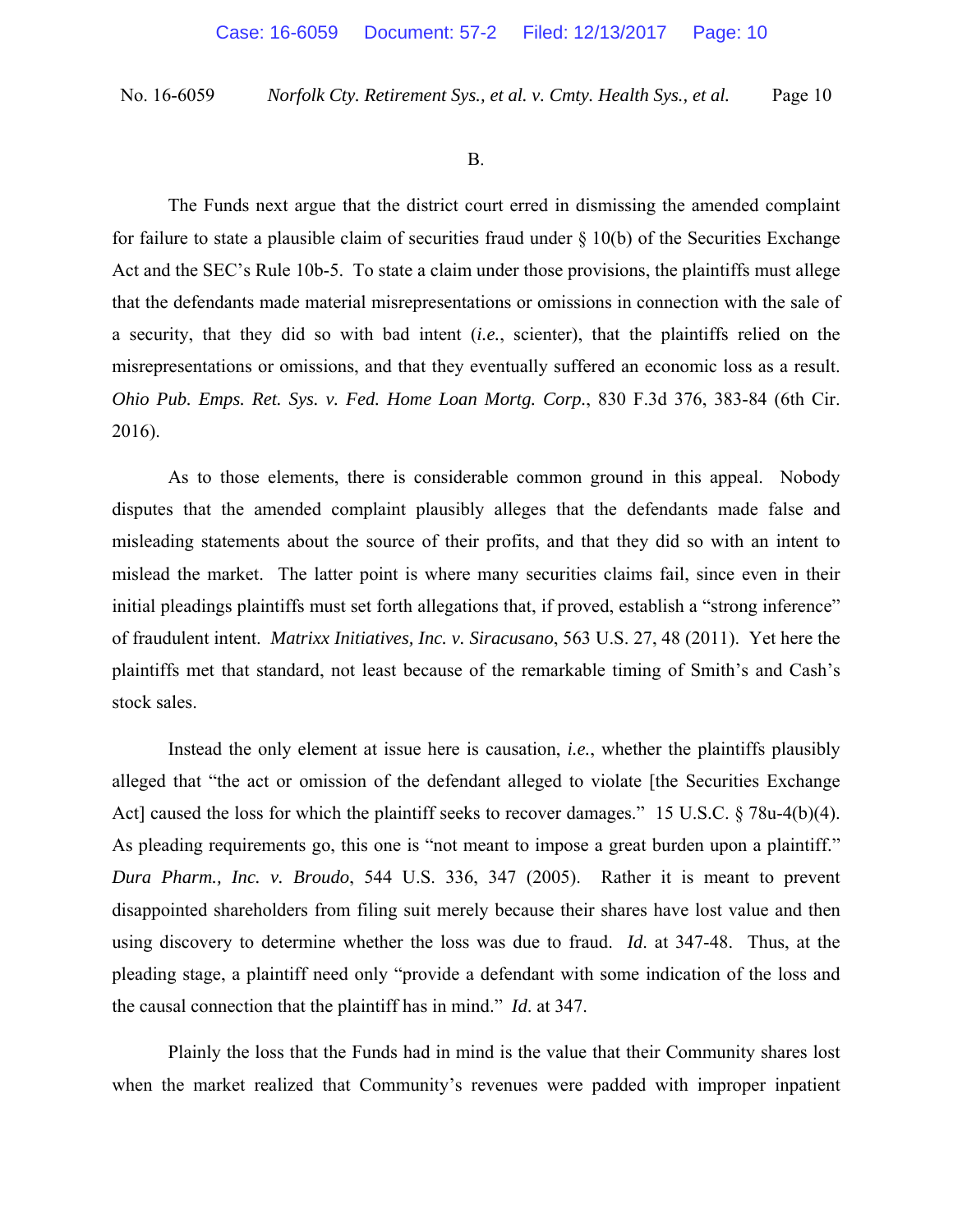admissions. And the "causal connection" they had in mind is that "the market reacted negatively" when those fraudulent practices were revealed. *Ohio Pub. Emps. Ret. Sys.*, 830 F.3d at 384. Whether the plaintiffs adequately alleged that causal connection is the nub of the issue here. Sometimes defendants reveal their own fraud via a "corrective disclosure," *i.e*., a statement that reveals what the defendants themselves previously concealed. But such admissions can be hard to come by, and courts have otherwise held that revelations can come from many sources, including whistleblowers, analysts, and newspaper reports. *See FindWhat Inv'r Grp. v. FindWhat.com*, 658 F.3d 1282, 1311 n.28 (11th Cir. 2011); *see also, e.g.*, *Pub. Emps. Ret. Sys. of Miss. v. Amedisys, Inc.*, 769 F.3d 313, 323 (5th Cir. 2014) (Wall Street Journal article). Likewise such revelations need not come all at once, but can come in a series of partial disclosures. *See Katyle v. Penn Nat'l Gaming, Inc.*, 637 F.3d 462, 472 (4th Cir. 2011). Of course, for the revelation to cause the plaintiffs' losses, the information must in a practical sense be new; otherwise the market will have processed and reacted to that information already. *See Rand-Heart of N.Y., Inc. v. Dolan*, 812 F.3d 1172, 1180 (8th Cir. 2016). And the plaintiffs must allege more than that they bought the shares at an inflated price, since they could resell at that price and thus not lose anything. *See Dura*, 544 U.S. at 342.

Here, the plaintiffs point primarily to two disclosures in particular: first, the Tenet complaint in April 2011 and Cash's related admission that Community used the Blue Book to guide inpatient admissions; and second, the defendants' October 2011 admissions that earnings were down and that Community's phase-out of the Blue Book played a role in that fall. As proof that these disclosures caused their losses, the Funds point out that Community's share price dropped immediately after the disclosures hit the market—by 35% the day of Tenet's complaint, and by 11% the day after the defendants' October admissions. Moreover, the Funds allege that these disclosures brought new information to the market. According to them, the Tenet complaint revealed exactly what the defendants had for years concealed: that the Blue Book was propping up revenues. And in October the defendants themselves revealed what they had for months denied: that Tenet was right.

Taken together, these disclosures—and the speed at which Community's share price fell after them—make it at least plausible that the disclosures had something to do with the Funds'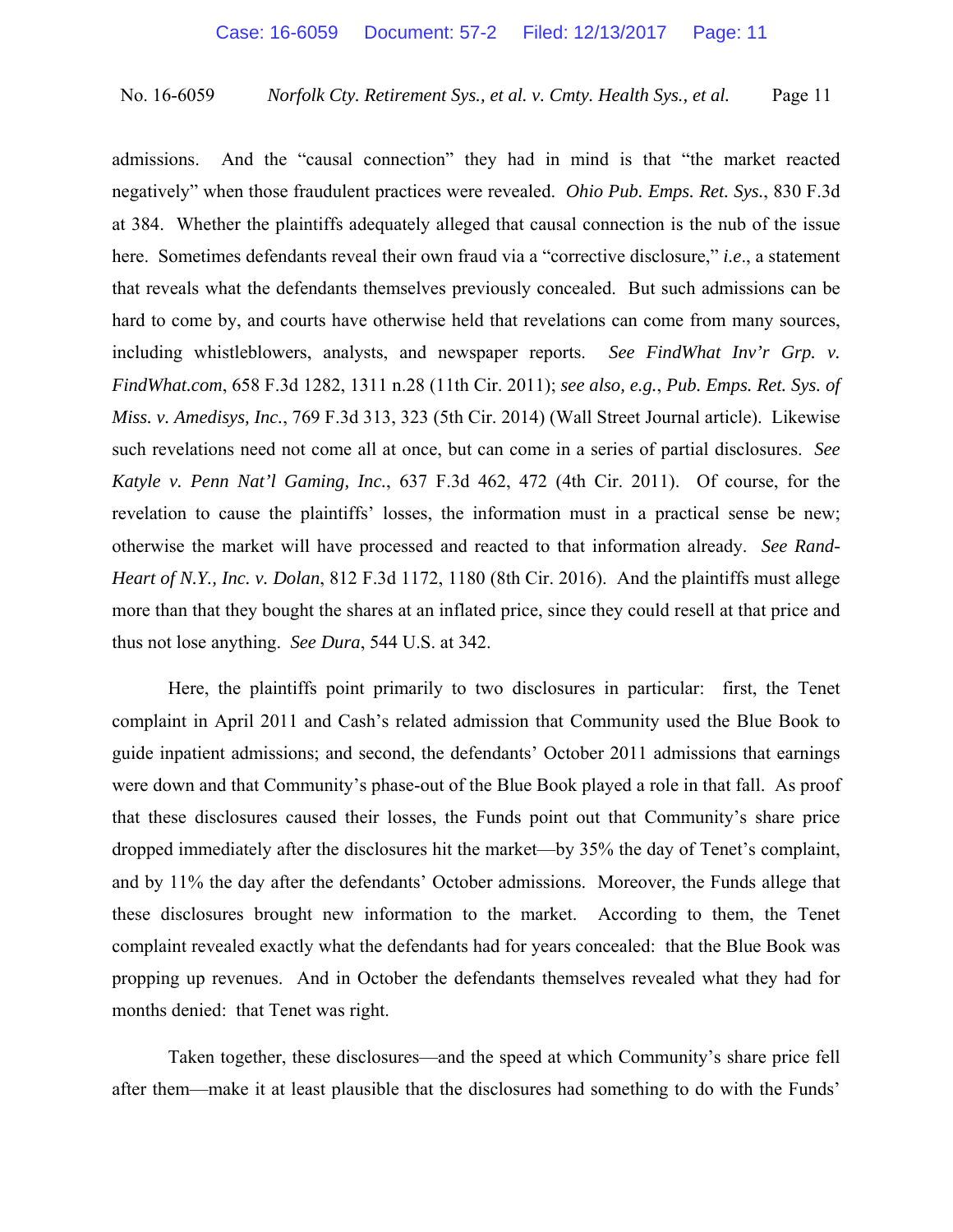losses. *See Robbins v. Koger Props., Inc.*, 116 F.3d 1441, 1447 (11th Cir. 1997). There might have been other causes. But whether the Funds' losses flowed from the disclosures, Community's failed merger with Tenet, or anything else is for the parties to dispute at the summary-judgment stage or at trial, rather than for us to decide on the pleadings here. At this point it suffices to say that the complaint gives the defendants ample indication of the causation theory that the Funds intend to advance. *Dura*, 544 U.S. at 347.

 Yet the defendants argue, and the district court held, that Tenet's complaint could not reveal the truth behind their prior alleged misrepresentations because complaints can reveal only allegations rather than truth. Although that proposition might have merit as a general rule, we reject it as a categorical one. As an initial matter, every representation of fact is in a sense an allegation, whether made in a complaint, newspaper report, press release, or under oath in a courtroom. The difference between those representations is that some are more credible than others and thus more likely to be acted upon as truth. Statements made under oath are deemed relatively credible because the speaker typically makes them under penalty of perjury. *See, e.g.*, 18 U.S.C. § 1621. And a defendant's own admissions of wrongdoing are credible because they are statements against interest. *Cf*. Fed. R. Evid. 804(b)(3). Mere allegations in a complaint tend to be less credible for the opposite reason, namely that they are made in seeking money damages or other relief. But these are differences of degree, not kind, and even within each type of representation some are more credible than others. Hence we must evaluate each putative disclosure individually (and in the context of any other disclosures) to determine whether the market could have perceived it as true. *See, e.g.*, *Amedisys*, 769 F.3d at 322-26.

 Here, two aspects of the Tenet complaint set it apart from most complaints for purposes of that determination. The first is separate from the complaint itself: Community's CFO, Cash, promptly admitted the truth of one of the complaint's core allegations, namely that Community had used the Blue Book to guide inpatient admissions. Cash's admission was only partial: although it revealed a material fact that Community had been careful to omit in its representations to investors, it did not itself reveal the full extent to which the Blue Book inflated Community's revenues and subjected Community to potential liability. But it is easily plausible that Cash's admission, together with the relevant allegations in the Tenet complaint, revealed a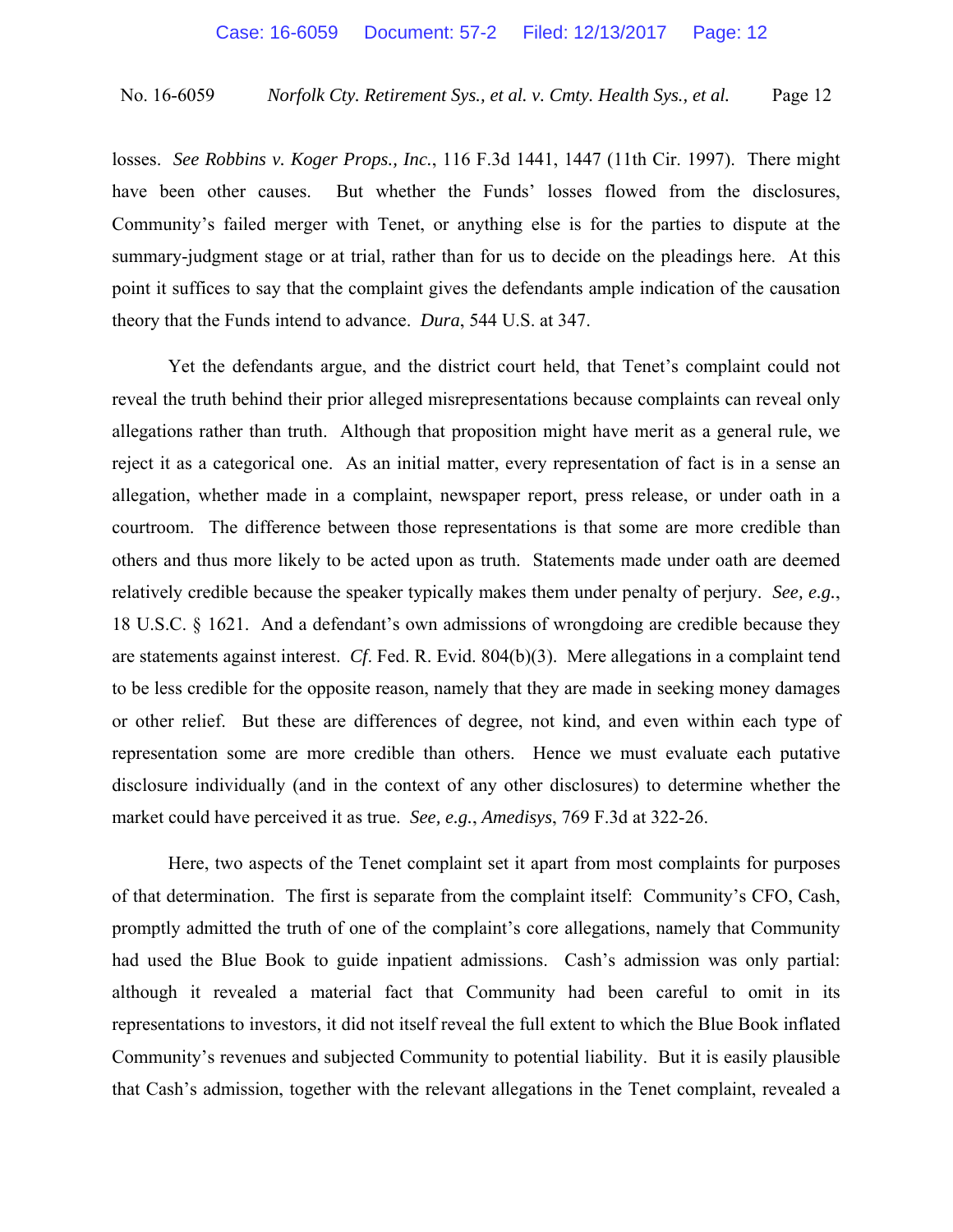material fact that Community had previously concealed from the market. This case is thus similar to one where the announcement of an SEC investigation, in addition to an admission by the defendant, amounted to a corrective disclosure. *See Lloyd v. CVB Fin. Corp.*, 811 F.3d 1200, 1209-11 (9th Cir. 2016); *see also Meyer v. Greene*, 710 F.3d 1189, 1201 n.13 (11th Cir. 2013).

 Second, the Tenet complaint itself included expert analyses that did describe the extent to which the Blue Book inflated revenues and exposed the company to liability. Specifically, as noted above, two different consulting firms with expertise in the healthcare industry compared Community's inpatient admissions to those of other hospitals, and separately concluded (as Tenet put it) that Community systematically admitted as inpatients "patients whose medical needs likely required treatment" only as outpatients. The latter conclusion in particular—that Community not only admitted more inpatients than other hospitals, but did so in a manner that was clinically improper—was beyond the ken of most investors, and thus revealed new information to them. *See Amedisys*, 769 F.3d at 323; *compare Sapssov v. Health Mgmt. Assocs., Inc.*, 608 F. App'x 855, 863 (11th Cir. 2015) (investment analyst's report that merely summarized a whistleblower complaint filed months before was not new information). Indeed, that the propriety of Community's inpatient admissions was beyond the ken of most investors is arguably the reason why Community's later attempts (allegedly) to lull them were to some extent successful. And Community offers no reason now (other than the analyses' placement in a complaint) to think that the market regarded the analyses' new information as anything other than credible. It is at least plausible, therefore, that the expert analyses in the Tenet complaint revealed a truth that Community had until then fraudulently concealed: that the Blue Book had improperly inflated Community's inpatient admissions and thus its profits.

 Community argues further, however, that neither disclosure—that Community used the Blue Book to guide inpatient admissions, or the expert analyses of the Blue Book's effect—was truly new. Specifically, Community says the Blue Book was copyrighted and thus presumably available for inspection at the Library of Congress. We pass over for now the question whether a document's mere availability at the Library of Congress means, as a matter of law, that the market is presumed to know about its contents. For on the record as it comes to us here, Community's own alleged fraud left investors with no idea that the Blue Book (not to mention